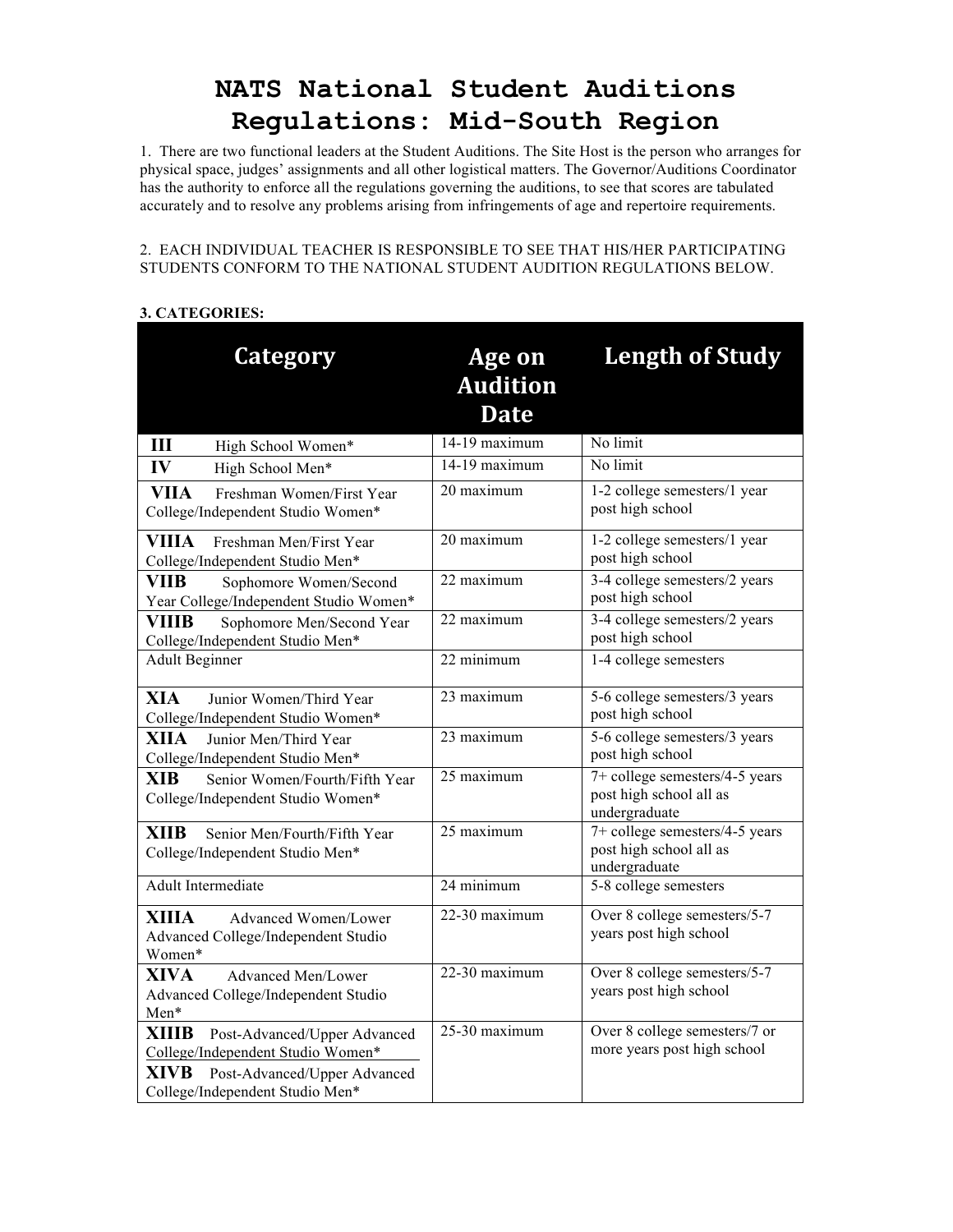| <b>Music Theater</b><br><b>Category</b>                            | Age on<br><b>Audition</b> | <b>Length of Study</b>                                                      |
|--------------------------------------------------------------------|---------------------------|-----------------------------------------------------------------------------|
|                                                                    | <b>Date</b>               |                                                                             |
| High School Music<br>Theater Women and Men*                        | $14-19$ maximum           | No limit                                                                    |
| V Freshmen/Sophomore/<br>Lower College Music Theater<br>Women*     | 22 maximum                | 1-4 college semesters/0-2 years post high<br>school                         |
| VI<br>Freshman/Sophomore/<br>Lower College Music Theater<br>$Men*$ | 22 maximum                | 1-4 college semesters/0-2 years post high<br>school                         |
| IX<br>Junior/Senior/Upper<br>College Music Theater<br>Women*       | 25 maximum                | 5-8 college semesters/3-5 years post high<br>school all as an undergraduate |
| X<br>Junior/Senior/Upper<br>College Music Theater Men*             | 25 maximum                | 5-8 college semesters/3-5 years post high<br>school all as an undergraduate |
| <b>Advanced Music Theater</b><br>Women and Men                     | 22 minimum                | Over 8 college semesters                                                    |

| Hall Johnson Spiritual Category* | $17-23$<br>Undergraduate/Independent.<br>Studio Women and Men | No limit |
|----------------------------------|---------------------------------------------------------------|----------|
|                                  |                                                               |          |

## **\*NSA CATEGORY**

## 4. **REPERTOIRE**

#### **CLASSICAL**

#### *High School:*

*Three contrasting selections from classical repertoire including:*

- *1. One art song in English.*
- *2. One art song in a foreign language.*
- *3. One additional art song or aria*.

*Classical repertoire includes: art songs, folk songs, early Italian arias (before 1800), and spirituals*.

## *Lower College/Independent Studio (Freshman, Sophomores, Adult Beginners):*

*Three contrasting selections from classical repertoire including:*

- *1. A foreign language art song in the original language.*
- *2. An art song in English.*
- *3. A third song or aria of choice. See CLARIFICATION OF ARIA*

#### *Upper College/Independent Studio (Juniors, Seniors, Adult Intermediate): Four songs including:*

- *1. A foreign language art song in the original language.*
- *2. An art song in English.*
- *3. An aria in the original key. See CLARIFICATION OF ARIA*
- *4. A fourth song or aria of choice.*
- *\*At least three languages must be represented.*

## *Advanced College/Independent Studio:*

*Five selections as follows:*

- *1. One operatic aria in the original key, in the original language or translation.*
- *2. One oratorio/cantata/mass aria in the original key, in the original language or translation*
- *3. Two art songs in different foreign languages*
- *4. An art song in English.*

*\*At least three languages must be represented.*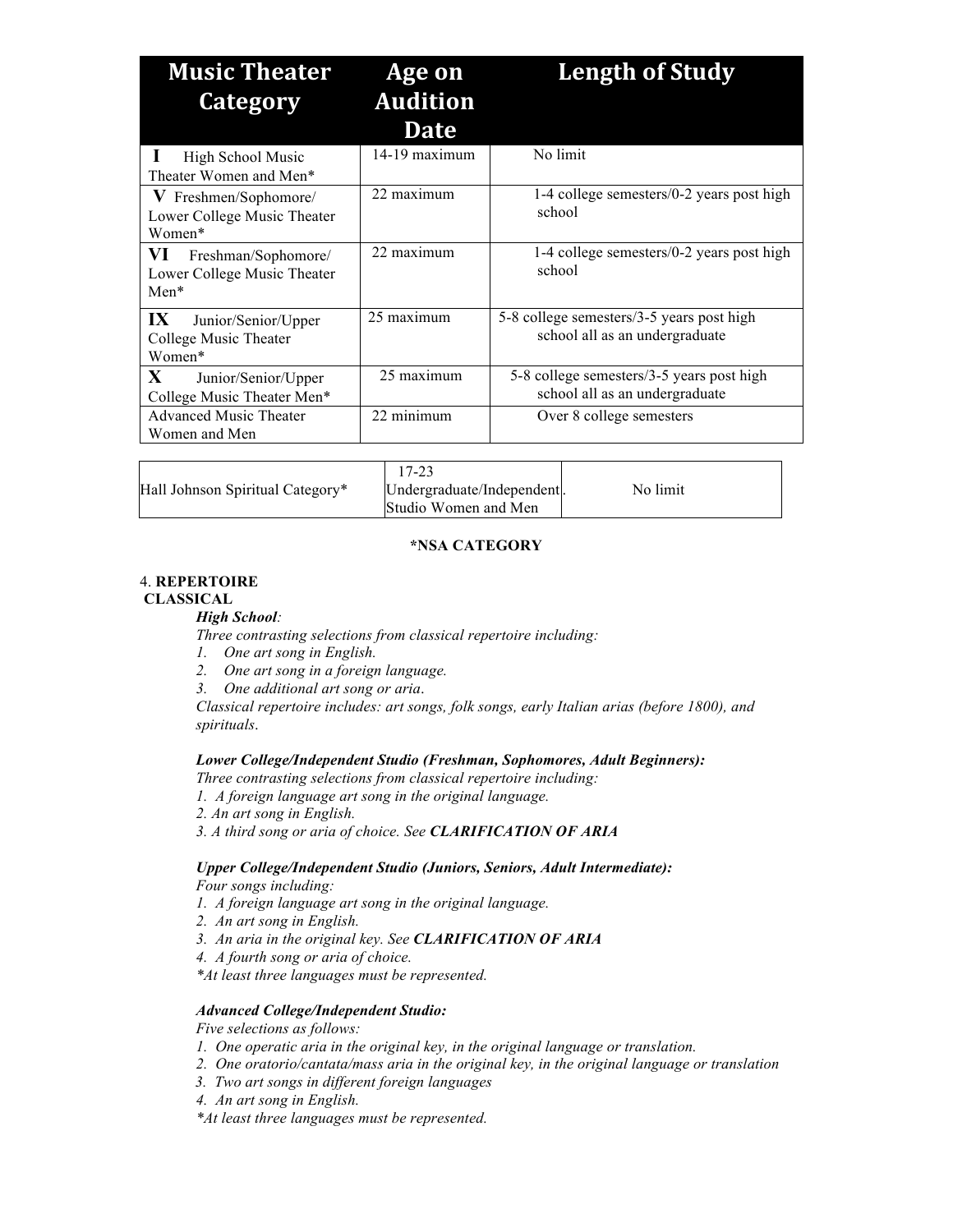## **MUSCIC THEATER**

#### *High School:*

*Three Contrasting Music Theater Selections from Staged Broadway or Off-Broadway productions. An aria from an operetta may be used if it meets the criteria of being in a staged Broadway or Off-Broadway production.*

#### *Lower College (Freshmen, Sophomores):*

*Three Contrasting Music Theater Selections from Staged Broadway or Off-Broadway productions. An aria from an operetta may be used if it meets the criteria of being in a staged Broadway or Off-Broadway production.*

## *Upper College (Juniors, Seniors, Advanced):*

*Four Contrasting Music Theater Selections from Staged Broadway or Off-Broadway productions*. *An aria from an operetta may be used if it meets the criteria of being in a staged Broadway or Off-Broadway production.*

## **HALL JOHNSON SPIRITUAL CATEGORY**

This category is available for participation in each national conference year (even years) for conferences from 2016-2036.

#### *Women and Men, (undergraduate ages 17-23):*

*Three contrasting selections from the Hall Johnson spiritual repertoire*. *The repertoire list is available on www.nats.org under the Competitions tab. Choose Hal Johnson Spiritual Category on the left side of the screen.*

## **CLARIFICATION OF "ARIA"**

- a). An aria written after 1750 is not considered an art song.
- b). For the Advanced contestant, distinguish between "opera arias" and aria from oratorio/cantata/mass.

## **Audition Terminology**

| Aria                                             | An aria is a solo taken from an opera, oratorio, mass, cantata, operetta, or works titled<br>"concert aria". Oxford Online definitions will be used for the purposes of this audition. For<br>example, Purcell's selections from the semi- operas and masques are considered songs.                                                                                                                                                                    |
|--------------------------------------------------|--------------------------------------------------------------------------------------------------------------------------------------------------------------------------------------------------------------------------------------------------------------------------------------------------------------------------------------------------------------------------------------------------------------------------------------------------------|
| 24/26/28 Italian Art<br><b>Songs and Arias</b>   | The repertoire found in the 24/26/28 Italian Art Songs and Arias collections may be counted<br>as an aria or an art song in the high school and lower college classical categories. For the<br>singers in the upper college categories and beyond, these pieces may count as an art song<br>ONLY, regardless of origin. Any repertoire found outside of these collections will be<br>considered only as the composer intended, as an art song OR aria. |
| <b>Memorization Original</b><br>Languages        | All repertoire, including oratorio, must be sung from memory.<br>Selections should be sung in original language or in translation if warranted by common<br>performance practice.                                                                                                                                                                                                                                                                      |
| Transposition                                    | All arias from opera, oratorio, mass, cantata, operetta, works titled "concert aria," or music<br>theater selections must be sung in the original key or an alternate key based on common<br>performance practice.                                                                                                                                                                                                                                     |
| <b>Classical</b><br><b>Repertoire/Categories</b> | The word "classical" in this context refers to art songs and arias from the "classical" genre,<br>not limited to the "Classical" period of Mozart and Haydn. In other words, no music theater,<br>pop, soul, jazz, rhythm and blues, etc. Folk song arrangements are widely accepted as a part<br>of the classical genre and would be acceptable and appropriate audition repertoire for<br>students in classical categories.                          |
| <b>Judicious Cuts</b>                            | Piano introductions, piano interludes, piano music after the vocal solo is completed, and<br>internal cuts of opera arias and music theater selections are allowed as in common<br>performance practice. Cuts of verse or verses of selections are not allowed. In the case of<br>strophic pieces, all verses should remain that are traditionally included.                                                                                           |